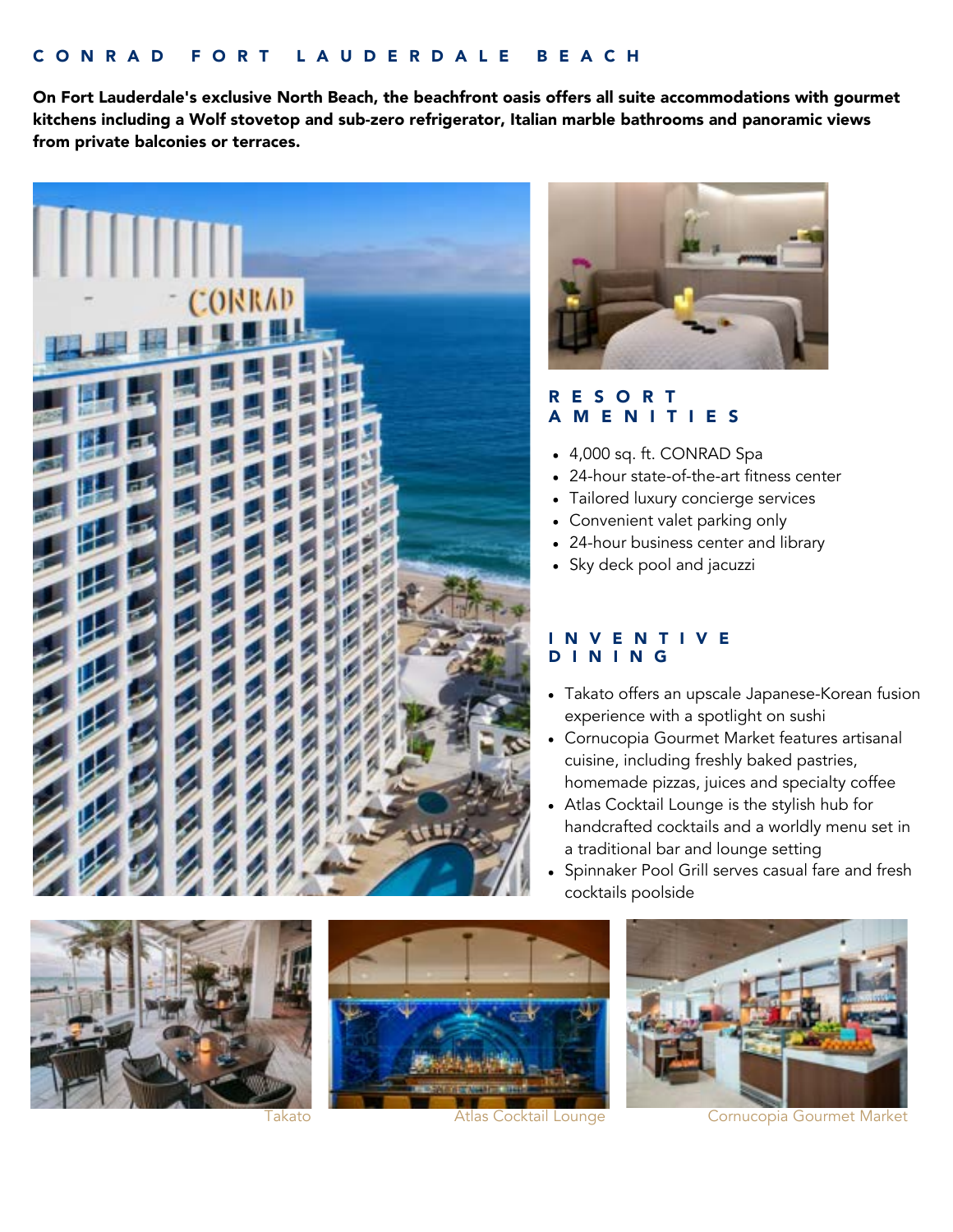## A BEACON OF LUXURY



Junior Suite Partial Ocean View



Full Island Kitchen



Oceanfront Living Room



Oceanfront Bedroom

## SUITES & RESIDENCES

Studio 2 Queens: 2 Queen Beds - 500 sq. ft.

Junior Suite Partial Ocean View King | King Bed, Sofa Bed - 650 sq. ft.

Junior Suite Poolside | King Bed, Sofa Bed - 650 sq. ft.

- 1 Bedroom Residence Intracoastal/Oceanview | King Bed, Sofa Bed 770 sq. ft. plus 300 sq. ft. Terrace
- 1 Bedroom Residence Duplex | King Bed, Sofa Bed 1,100 sq. ft. with two 300 sq. ft. Terraces
- 2 Bedroom Residence Oceanfront | 1 King Bed, 1 Queen Bed, 1 Sofa Bed 1,200 sq. ft. with 1,000 sq. ft. Terrace
- 3 Bedroom Residence Intracoastal/Oceanfront | 1 King Bed, 2 Queen Beds 1,700 sq. ft. with 300-600 sq. ft. Terraces



ALL SUITE LUXURY ACCOMMODATIONS

290 luxuriously appointed all suite accommodations Panoramic views of the Atlantic and Intracoastal Waterways Breathtaking outdoor private terraces or balconies Kitchens with Sub Zero and Wolf gourmet appliances Italian marble deep-soaking tub and separate walk-in shower Shanghai Tang bath amenities Oceanfront Terrace **Luxury sofa bed in every suite or residence**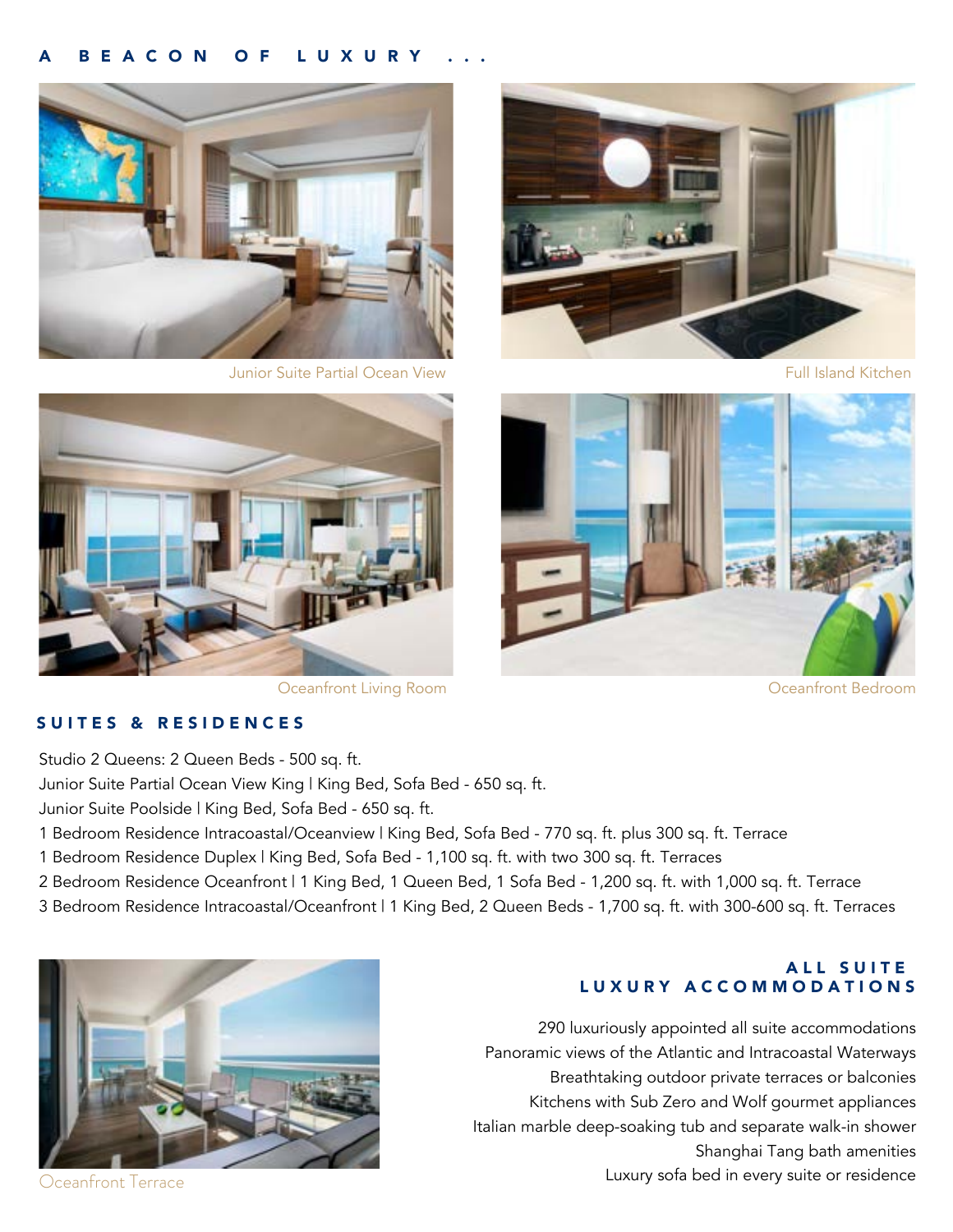#### M E E T I N G S + E V E N T S

Hailed as the new beacon of luxury, Conrad Fort Lauderdale Beach redefines ultra-elegant hospitality with jawdropping panoramic views, a transformative 6th Floor Sky Deck, and 30,000 square feet of flexible indoor/outdoor function space. Choose from ocean-facing ballrooms and indoor-outdoor venues with state-ofthe-art A/V technology.

- 25,000 sq. ft. of indoor/outdoor space
- 7 meeting rooms with natural light  $\bullet$
- 15,000 sq. ft. sky deck (6th floor)
- 10,000 sq. ft. oceanfront terrace (6th floor)  $\bullet$
- 4,400 sq. ft. grand ballroom with terrace
- Conference space all located on one floor
- Dedicated meeting concierge  $\bullet$
- EventReady with CleanStay protection
- Inventive ways to safely serve F&B
- Unique sets to accommodate social distancing  $\bullet$
- Hybrid and virtual meetings available





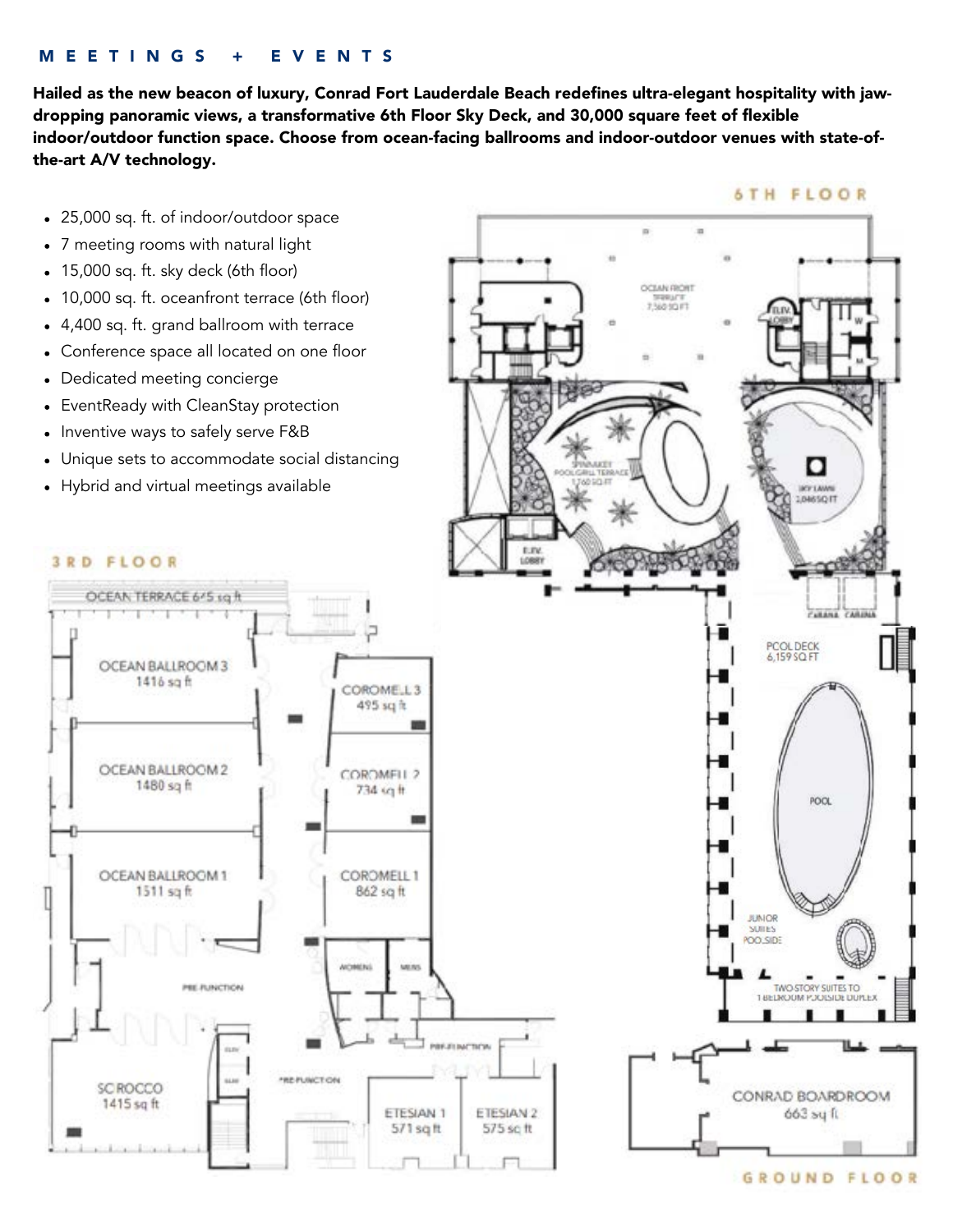





|                                        | ROOM SIZE<br>L x W | ROOM<br><b>HEIGHT</b> | <b>TOTAL AREA</b><br>(Square Feet) | CLASSROOM | MEATER  | ROUMOS | Caecco Cerry | STANDING REG | Connectedor | Usikume |
|----------------------------------------|--------------------|-----------------------|------------------------------------|-----------|---------|--------|--------------|--------------|-------------|---------|
| THIRD FLOOR MEETING SPACE              |                    |                       |                                    |           | MAXIMUM | NUMBER | OF           | PEOPLE       | PER STYLE   |         |
| Ocean Ballroom                         | 53.6 x 92          | 21                    | 4407                               | 324       | 588     | 320    | 192          | 600          | 72          | 81      |
| Ccean Ballroom 1                       | $53.6 \times 30$   | 21                    | 1511                               | 108       | 180     | 100    | 48           | 210          | 42          | 42      |
| Ocean Ballroom 2                       | 53.6 x 30          | 21                    | 1480                               | 108       | 180     | 100    | 48           | 200          | 42          | 42      |
| Ccean Ballroom 3                       | 53.6 x 30          | 21                    | 1416                               | 108       | 180     | 100    | 48           | 190          | 42          | 42      |
| Ocean Terrace                          | $68.5 \times 9$    |                       | 645                                |           |         |        |              | 86           |             |         |
| Scirocco                               | 46 x 33            | 15                    | 1415                               | 87        | 160     | 80     | 48           | 189          | 36          | 39      |
| Etesian                                | 52 x 25            | 10                    | 1145                               | 72        | 160     | 80     | 36           | 153          | 42          | 42      |
| Etesian 1                              | 26 x 25            | 10                    | 571                                | 36        | 60      | 40     | 18           | 76           | 18          | 18      |
| Etesian 2                              | 26 x 26            | 10                    | 575                                | 36        | 60      | 40     | 18           | 77           | 18          | 18      |
| Coromell                               | $77 \times 29$     | 10                    | 2128                               | 81        | 300     | 120    | 42           | 284          | 66          | 66      |
| Coromell 1                             | 30 x 29            | 10                    | 862                                | 45        | 96      | 40     | 24           | 115          | 18          | 27      |
| Coromell <sub>2</sub>                  | $27 \times 29$     | 10                    | 734                                | 36        | 80      | 40     | 24           | 98           | 18          | 24      |
| Coromell 3                             | 20 x 26            | 10                    | 495                                | 18        | 42      | 30     | 18           | 66           | 18          | 15      |
| <b>SKY DECK</b>                        |                    |                       |                                    |           |         |        |              |              |             |         |
| Sky Lawn                               | $49 \times 44$     |                       | 2046                               |           | 144     | 90     | 54           | 150          |             |         |
| Ocean Front Terrace                    | $140 \times 60$    |                       | 7560                               |           | 544     | 370    | 276          | 756          |             |         |
| North Ocean Front Terrace              | $73 \times 60$     |                       | 4046                               |           | 320     | 210    | 126          | 400          |             |         |
| South Ocean Front Terrace              | $67 \times 60$     |                       | 3514                               |           | 272     | 160    | 96           | 350          |             |         |
| Pool Bar Terrace                       | 47 × 41            |                       | 1760                               |           | 72      | 60     | 36           | 100          |             |         |
| <b>FIRST FLOOR</b><br>Conrad Boardroom | $49 \times 20$     | 10                    | 663                                |           |         |        |              |              | 18          |         |



Sixth Floor Sky Deck Pool